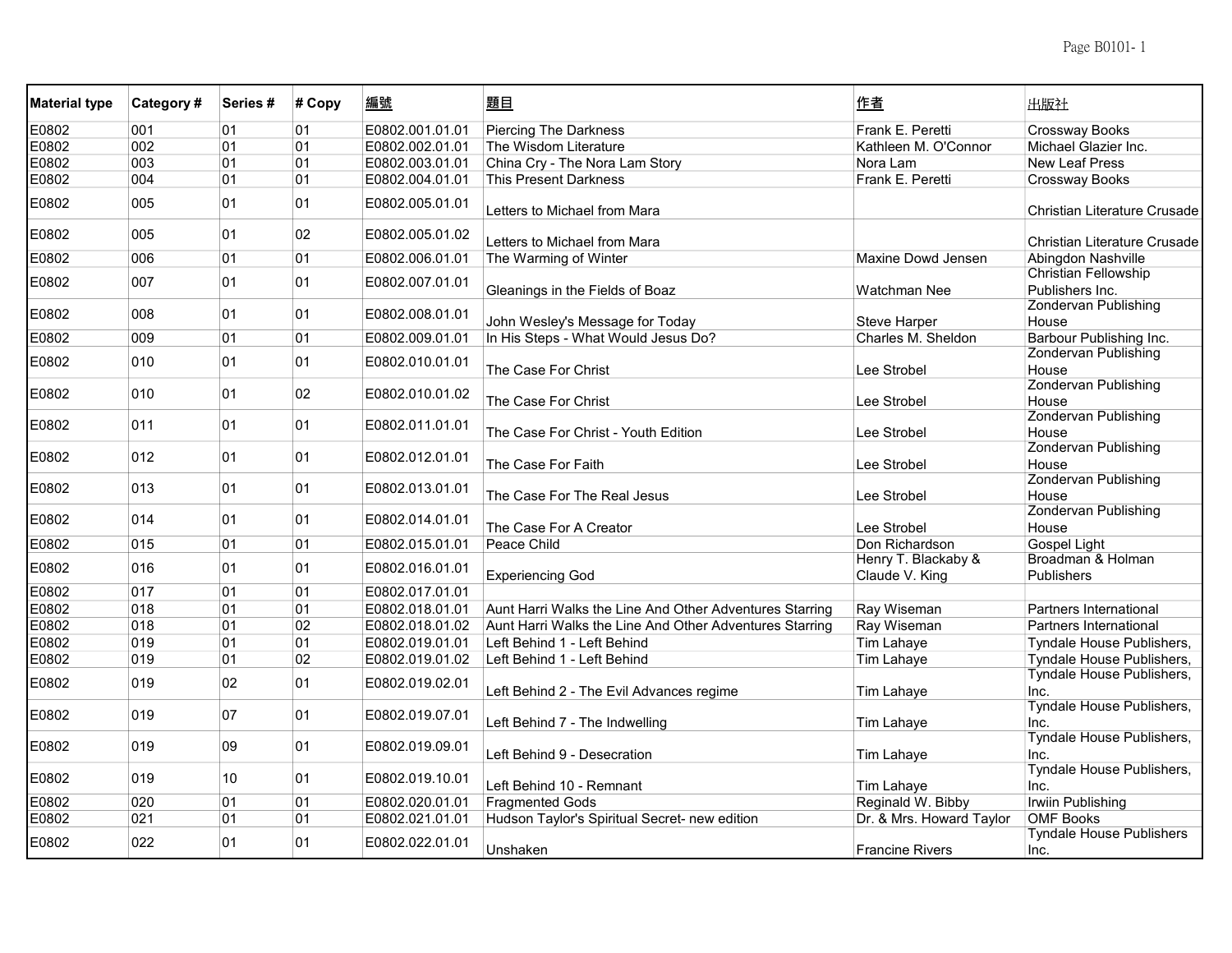| E0802 | $\overline{023}$ | $\overline{01}$ | 01 | E0802.023.01.01 | The Screwtape Letters                             | C. S. Lewis                    | Barbour Publishing Inc.         |
|-------|------------------|-----------------|----|-----------------|---------------------------------------------------|--------------------------------|---------------------------------|
| E0802 | 023              | 01              | 02 | E0802.023.01.02 | The Screwtape Letters                             | C. S. Lewis                    | Barbour Publishing Inc.         |
| E0802 | 024              | 01              | 01 | E0802.024.01.01 | Risking the Dream                                 | Lee Strobel                    | <b>Bethany House Publishers</b> |
| E0802 | 025              | 01              | 01 | E0802.025.01.01 | The Caper                                         | Nancy Rue                      | <b>Bethany House Publishers</b> |
| E0802 | 026              | 01              | 01 | E0802.026.01.01 | <b>Tripping Over Skyscrapers</b>                  | Wendy Lee Nentwig              | <b>Bethany House Publishers</b> |
| E0802 | 027              | 01              | 01 | E0802.027.01.01 | Bittersweet                                       | Cathy Marie Hake               | <b>Bethany House Publishers</b> |
| E0802 | 028              | 01              | 01 | E0802.028.01.01 | Out of the Comefort Zone                          | George VerWer                  |                                 |
| E0802 | 029              | 01              | 01 | E0802.029.01.01 | The Gates of Neptune                              | Gilbert L. Morris              | <b>Moody Press</b>              |
| E0802 | 030              | 01              | 01 | E0802.030.01.01 | Flight of the Eagles                              | Gilbert L. Morris              | <b>Moody Press</b>              |
| E0802 | 031              | 01              | 01 | E0802.031.01.01 | The Sword of Camelot                              | Gilbert L. Morris              | <b>Moody Press</b>              |
| E0802 | 032              | 01              | 01 | E0802.032.01.01 | The Caves that Time Forgot                        | Gilbert L. Morris              | <b>Moody Press</b>              |
| E0802 | 033              | 01              | 01 | E0802.033.01.01 | Winged raiders of the Desert                      | Gilbert L. Morris              | <b>Moody Press</b>              |
| E0802 | 034              | 01              | 01 | E0802.034.01.01 | Empress of the UnderWorld                         | Gilbert L. Morris              | <b>Moody Press</b>              |
| E0802 | 035              | 01              | 01 | E0802.035.01.01 | Voyage of the Dolphin                             | Gilbert L. Morris              | <b>Moody Press</b>              |
| E0802 | 036              | 01              | 01 | E0802.036.01.01 | Attack of the Amazons                             | Gilbert L. Morris              | <b>Moody Press</b>              |
| E0802 | 037              | 01              | 01 | E0802.037.01.01 |                                                   |                                | Zondervan Publishing            |
|       |                  |                 |    |                 | <b>Morning Morning True</b>                       | Ernest Herndon                 | House                           |
| E0802 | 038              | 01              | 01 | E0802.038.01.01 | Run Baby Run                                      | <b>Nicky Cruz</b>              | Hodder and Stoughton            |
| E0802 | 039              | 01              | 01 | E0802.039.01.01 | The Prodigal                                      | <b>Beverly Lewis</b>           | <b>Bethany House Publishers</b> |
| E0802 | 040              | 01              | 01 | E0802.040.01.01 | Alternative to Futility                           | Elton Trueblood                | Word Books Publisher            |
| E0802 | 041              | 01              | 01 | E0802.041.01.01 | Here I Stand - A Life of martin Luther            | Roland H. Bainton              | Mentor book                     |
| E0802 | 042              | 01              | 01 | E0802.042.01.01 | Corrie Ten Boom - Her Life, Her Faith             | Carole C. Carlson              | Jove Books                      |
| E0802 | 043              | 01              | 01 | E0802.043.01.01 | None of These Disease                             | S. I. McMillen                 | Spire Books                     |
| E0802 | 044              | 01              | 01 | E0802.044.01.01 | A Closer Walk a Spiritual Lifeline to God         | <b>Catherine Marshall</b>      | Avon books                      |
| E0802 | 045              | 01              | 01 | E0802.045.01.01 | D. L. Moody the greatest evangelish of 19 century | Faith Coxe Bailey              | <b>Moody Press</b>              |
| E0802 | 046              | 01              | 01 | E0802.046.01.01 | Meeting God at every turn                         | <b>Catherine Marshall</b>      | Bantam books                    |
| E0802 | 047              | 01              | 01 | E0802.047.01.01 | Walking with Christ in the Details of Life        | Patrick M. Morley              | Word Books Publisher            |
| E0802 | 048              | 01              | 01 | E0802.048.01.01 | God's answers for Your Life                       |                                | <b>Word Books Publisher</b>     |
| E0802 | 049              | 01              | 01 | E0802.049.01.01 |                                                   |                                | Broadman & Holman               |
|       |                  |                 |    |                 | The Man God Uses                                  | Bhenry & Tom Blackaby          | Publishers                      |
| E0802 | 050              | 01              | 01 | E0802.050.01.01 | Storm Warning                                     | <b>Billy Graham</b>            | <b>Word Books Publisher</b>     |
| E0802 | 051              | 01              | 01 | E0802.051.01.01 | In His Steps                                      | Charles M. Sheldon             | <b>Whitaker House</b>           |
| E0802 | 052              | 01              | 01 | E0802.052.01.01 | The Adventure of Living                           | Paul Torunier                  | Harper & Row Publishers         |
| E0802 | 053              | 01              | 01 | E0802.053.01.01 | Winning the Invisible War                         | E. M. Bounds                   | <b>Whitaker House</b>           |
| E0802 | 054              | 01              | 01 | E0802.054.01.01 | No Longer Strangers                               | <b>Bruce Larson</b>            | Word Books Publisher            |
| E0802 | 055              | 01              | 01 | E0802.055.01.01 | View From Above                                   | <b>Brain Stewart</b>           | Reignbow                        |
| E0802 | 056              | 01              | 01 | E0802.056.01.01 | The Sinai Myth                                    | Andrew M. Greeley              | Image Books                     |
| E0802 | 057              | 01              | 01 | E0802.057.01.01 | Touch Points For Men                              |                                | <b>Tyndale House Publishers</b> |
| E0802 | 058              | 01              | 01 | E0802.058.01.01 | There's a new World Coming                        | Hal Lindsey                    | Harvest House                   |
| E0802 | 059              | 01              | 01 | E0802.059.01.01 | Joni a Step Further                               | Joni Tado & Steve Estes        | Bantam books                    |
| E0802 | 060              | 01              | 01 | E0802.060.01.01 | A Life Full of Surprises                          | Lloyd John Ogilvie             | abingdon Nashville              |
| E0802 | 061              | 01              | 01 | E0802.061.01.01 | The One and Only You                              | <b>Bruce Larson</b>            | <b>Pyramid Publishers</b>       |
| E0802 | 062              | 01              | 01 | E0802.062.01.01 | Our Guilty Silence                                | John R. W. Stott               | <b>Inter Varsity Press</b>      |
| E0802 | 063              | 01              | 01 | E0802.063.01.01 | The Return of the Prodigal Son                    | Henri J.M. Nouwen              | Image Books                     |
| E0802 | 064              | 01              | 01 | E0802.064.01.01 | Suffering Man, Loving God                         | James Martin                   | Harper & Row Publishers         |
| E0802 | 065              | 01              | 01 | E0802.065.01.01 | Hidden Heroes                                     | Don Moore & Lorna Dueck Full T |                                 |